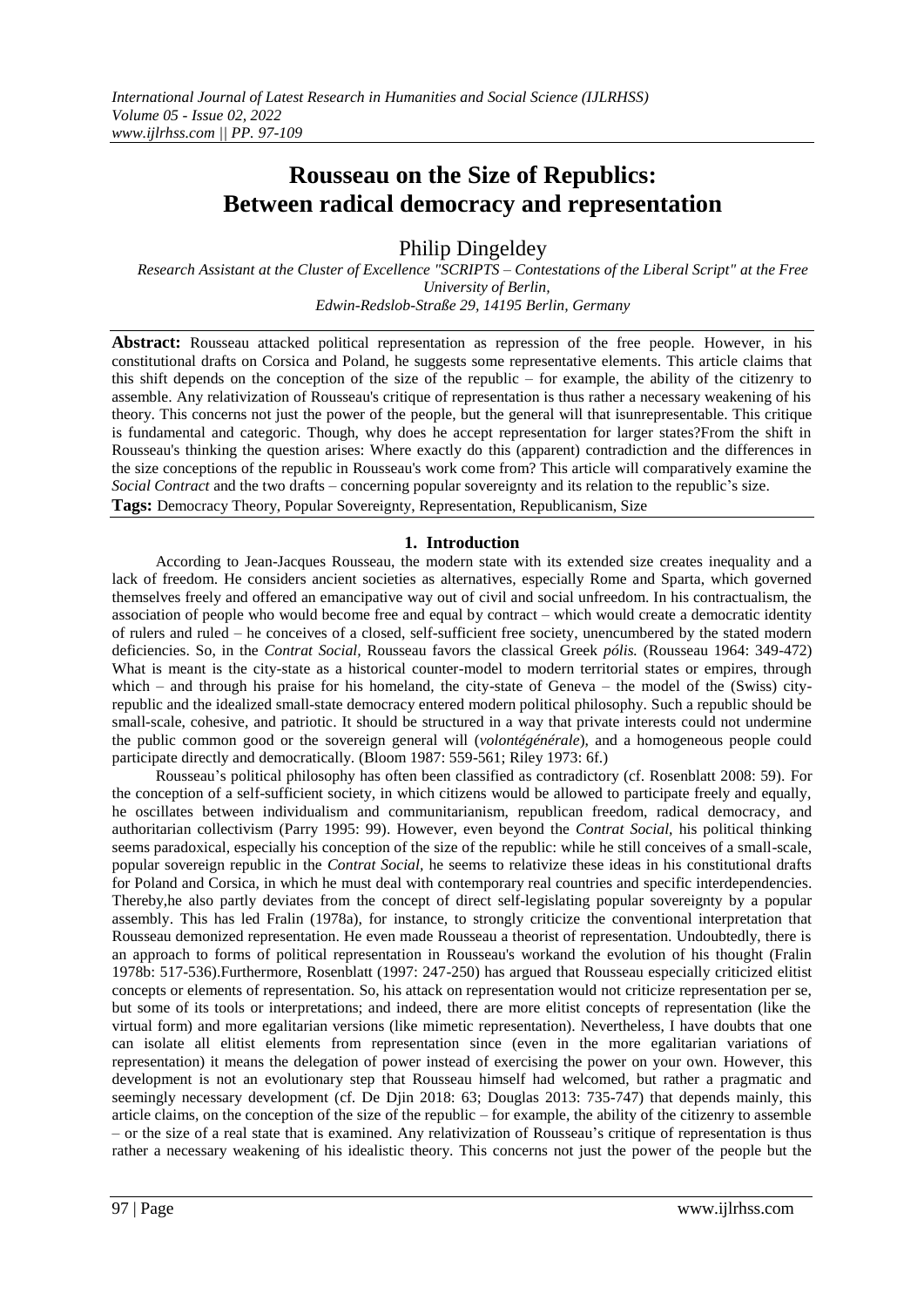general will that cannot be represented. This critique (representation versus general will) is fundamental and categoric.<sup>1</sup> Though, why does he accept representation for larger states?

From the shift in Rousseau's thinking–from the small-state, ancient, democratic and the strict rejection of representation as to the surrender of popular political power to elites to larger states without central popular assemblies, but with political representation–the question arises: Where exactly do this (apparent) contradiction and the differences in the size conceptions of the republic in Rousseau'swork come from? A follow-up question is: can he at all, with a growing geographical and demographic size of his conceptions of the state, maintain his democratic paradigm of popular sovereignty? This article will comparatively examine the three works addressed, in which Rousseau is concerned with the size of republics – concerning popular sovereignty. To do so, it will proceed as follows: First, the democratic conception of size in the *Contrat Social* will be addressed, based on the factors of popular sovereignty, social homogeneity, executive power, and the geographical and economic conditions for autonomy and autarky. Then the two draft constitutions are compared with each other, considering the degree of popular sovereignty.

Historically, the normative question of the best size of a republic isrelevant, since theorieson the correct size have changed since the end of the 18th century–from small-state republics to extended republics or democracies in the nation-state. Systematically, it is relevant because the transformation is accompanied by a transformation in the type of power. While Rousseau in the *Contrat Social* calls for a state of small size and population to make representation unnecessary and keep participation direct, a few decades later, hegemonic political thinkers, such as the Federalists, prefer representative systems for largerrepublics. (Cf. Jörke 2019: ch. 2f.) In such modern states, according to Dahl (1989: 214-225), opportunities for participation are much more limited than in small-state democracies, since, instead of direct participation, somehow accountable elites are now recruited as representatives. In the  $19<sup>th</sup>$  century, the concept of democracy was transformed into representative democracy in the nation-state. It is this transformationthat shows that Rousseau was one of the last theorists to still criticize modern correlations of state size and political power, which makes the questionof the size in Rousseau's theory worthy of investigation. Whenever modern forms of power are criticized, one can ask with Rousseau how this is linked to the size of the state, and whether these are undermining democratic participation and political equality.

## **2. The Size of the Republic in the** *Contrat Social*

As a basis for comparison, Rousseau's theory of popular sovereignty and executive power in his *Contrat Social*(published in 1762)isfirst placed concerning the optimal size of territory and population (2.1). Rousseau's geographical and socioeconomic conditions for a successful republic are then discussed separately, namely the combination of autarky and autonomy (2.2).

## **2.1. Popular Sovereignty**

In the *Contrat Social,* Rousseau sees popular sovereignty as indispensable because of the *volontégénérale.* A small state is necessary to establish it.Every sovereign act would bind and benefit the citizens by contract since the sovereign knew only the state as a whole. Modifying the Aristotelian theory of accumulation, the assembled people would form a body that organically summed up the positive capacities of individuals (cf. Arist. Pol. 1281 b 1-8). Rousseau attributes to each citizen the same right to legislative participation, for the determination of the *volontégénérale*. Since the sovereignty would consist of many individual citizens (*citoyens*), the common will could not be paradoxical, and the body could not harm the individual members, since it acts in the general interest. (Rousseau 1964: 373-375)

The *volontégénérale* as the interest of the public is absolute, inalienable, inalienable, indivisible, infallible and indestructible. The individual has a common and a particular will (*volontéparticulière*). The latter comes from the sphere of the private. Both types could contradict each other. However, the individual should give preference to the *volontégénérale* by his obligation to the public. Popular sovereignty is considered by the Genevan to be the moral quantity for determining the *volontégénérale,* which is why the sovereign could only be the community presenting itself. It functions as a commitment to direct-democratic self-legislation, which Rousseau emphasizes under the verdict of the non-representability of sovereignty. The only legitimate legislationcomes from the people. Sovereignty was inalienable and indivisible, since, if the will was general, it must be that of the whole people, too*.* In parliamentarism, however, citizens would withdraw into the private sphere and leave politics to the delegates. According to Rousseau, the form of freedom known today as negative

1

 $1$  Therefore, it seems very contradictory to see Rousseau as a theorist of representative democracy, as Urbinati (2012: 646-667) does. Such interpretations relativizeRousseau's own strict distinction between representation and popular sovereignty – even if Urbinati is aware of Rousseau's mistrust of indirectness or delegation of power – in order to write a one-sided and victorious history of representative democracy.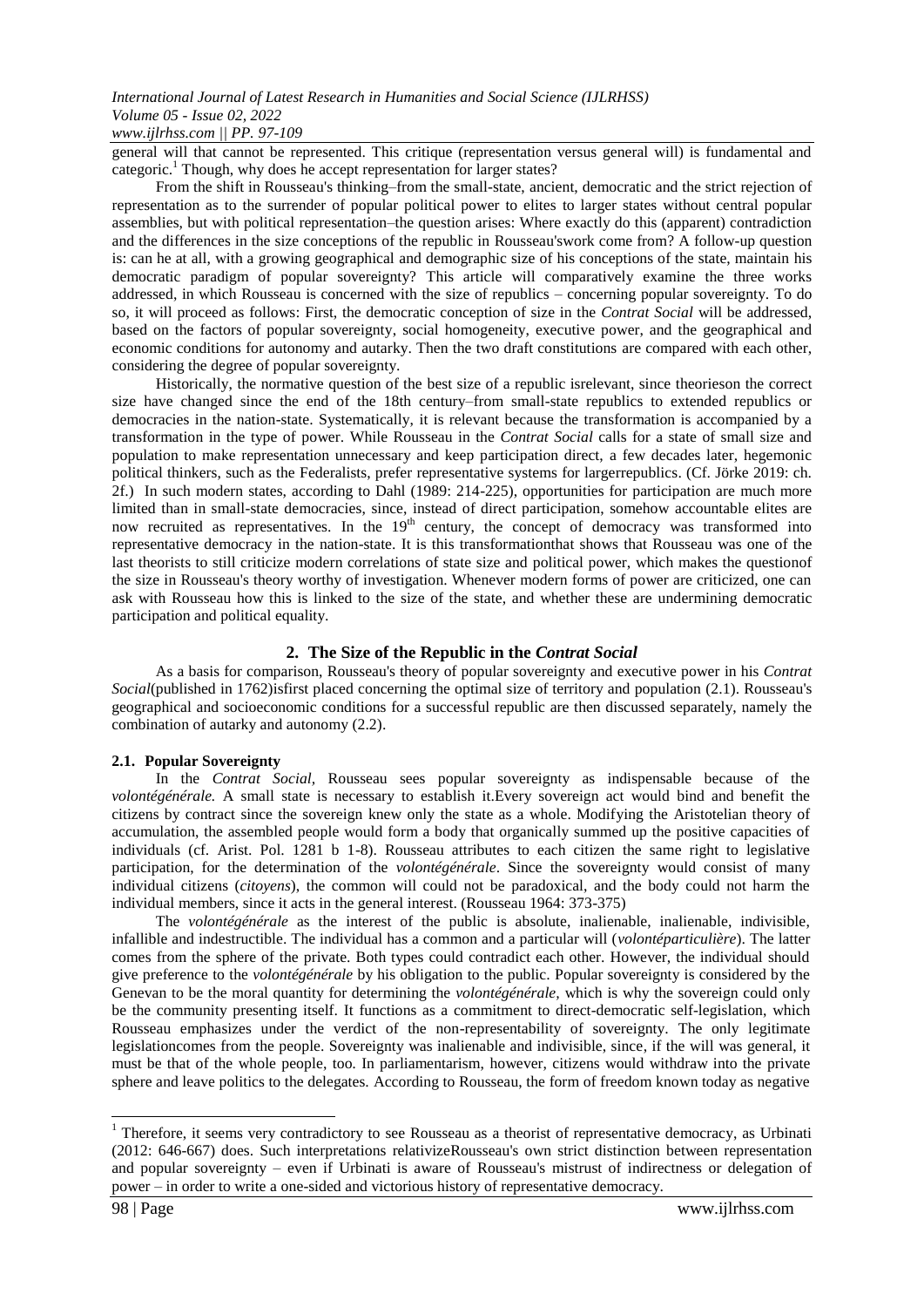freedom (freedom from politics and the ability to pursue private interests without hindrance) is not freedom at all. To him, freedom means autonomy of an individual or collective nature. When representation arises, thestate is lost, the citizens are unfree, and only private interests are decisive. (Rousseau 1964: 363-370/ 424-431; Fetscher 1975: 124-133; Trousson 1992: 92f.) Political freedom as the highest form of freedom (as collective self-legislation) is incompatible with the idea of delegating this competence to others. Rousseauunderstood the ancient idea of freedomand rejected representation because the *volontégénérale* cannot be delegated without losing its core (self-legislation, positive freedom, common will formation) and degenerating into an elite rule. Only the citizens can present themselves and their will: "I, therefore, say that sovereignty being only the exercise of the general will can never be alienated and that the sovereign, who is only a collective being, can only be represented by himself." (Rousseau 1964: 368.) If the people only owed obedience, they would lose their political identity. Regarding legislation, Rousseau is more explicit and denies any legal legitimacy to the free mandate. As soon as the election is completed, the people again become the slaves of state elites:

"Sovereignty cannot be represented, for the same reason that it cannot be alienated [...] The deputies of the people are therefore neither its representatives nor can they be; they are only its commissioners; they cannot conclude anything definitively. Any law that the People themselves have not ratified is null and void; it is not a law. The English people think they are free; they are very much mistaken, they are only free during the election of the members of Parliament; as soon as they are elected, they are slaves, they are nothing." (Rousseau 1964: 429f.)

So, Rousseau's democratic structure is egalitarian and generalizing, since individual interests should dissolve in the equality of the popular assembly. The *volontégénérale* thus contains a logical, natural law, and theological meaning, as Fetscher (1975: 118-121) elaborates: *logically*, as a rational opposition to the particular will; *natural law*, as a juridical fiction that from the multiplicity of united, originally divergent individual interests, the will of the collective emerges, which everyone imagines as his own; and *theologically,* since legislationisconsidered identical with the will of God.

Nevertheless, the will of the people can err. Rousseau differentiates between the total will (*volonté de tous*) and the infallible *volontégénérale,* as well, since the people intend the common good but can be misled. The *volonté de tous* is the sum of the *volontésparticuliéres,* while the *volontégénérale* contains the congruence of the individual wills. The latter therefore includes only the fundamental and atomistic interests that all citizensaccept as collective duties and rights. Thus, the common will has the form of unity that includes the will of all, with respect to identical aspirations.(Shklar 1969: 188.) Since the people would not always decide in well-informed and independent ways, there would be a danger of factions. If such factions arose, there would be only as many individual interests as there are factions, rather than citizens. Eventually, a faction could become so powerful that it could dictate its *volontéparticulière* to the whole. Thus, it was necessary to prevent or increase partisanships so that none could become hegemonic. (Rousseau 1964: 372; O'Hagan 1999: 114-119.)

However, the sovereign is only concerned with general acts, such as laws. Therefore, the law is universally valid and not limited to individual objects. Otherwise, a disproportion would be formed in the state between the whole and a part of it. Then, it would be a matter of separated entities –the individual and the community minus the individual –which mathematically and morally would no longer be the whole.(Rousseau1964: 379).

To guarantee this concept of popular sovereignty, Rousseau intends a small state. The social bond is tighter among fewer people and direct participation can only be realized in small states. In general, a small state is stronger than a large one. While there are reasons for large and small states, per se, the arguments for enlargement are subordinate to those for reduction. The formers are only external and conditional, while the latters are internal and unconditional. In the *Contrat Social,* Rousseau does not specify exactly what size a republic should have but lists various factors to figure it out.(Ibid.: 387f.; Fetscher 1975: 175f.)

One of the unconditional reasons is the people's ability to assemble. In a small republic, the small group of citizens who know each other could easily assemble for public affairs. It is already difficult to organize a popular assembly in smaller states. Also, to make the circumstances and contexts easy to analyze, the laws shall remain simple and general. (Rousseau 1964: 318-325/ 425f.; Shklar 1969: 174f.) He largely perceives a smallstate philosophy of the periphery. He also calculates how popular sovereignty would gradually decline as the population becomes larger. If the state consisted of, say, 10,000 citizens, the ratio of the sovereign as a whole to the individual would be 10,000 to one; but if the state consisted of 100,000 citizens, the ratio would increase tenfold, leaving the individual with only one-tenth the political influence as if there were 10,000. Thus, the quantitative freedom and qualitative equality of citizens would be minimized. In the latter, the executive must be strengthened, to control the people. But then, in turn, the legislative sovereign would have to be strengthened to control the executive. From this, he also infers a small, socially homogeneous citizenry that could more easily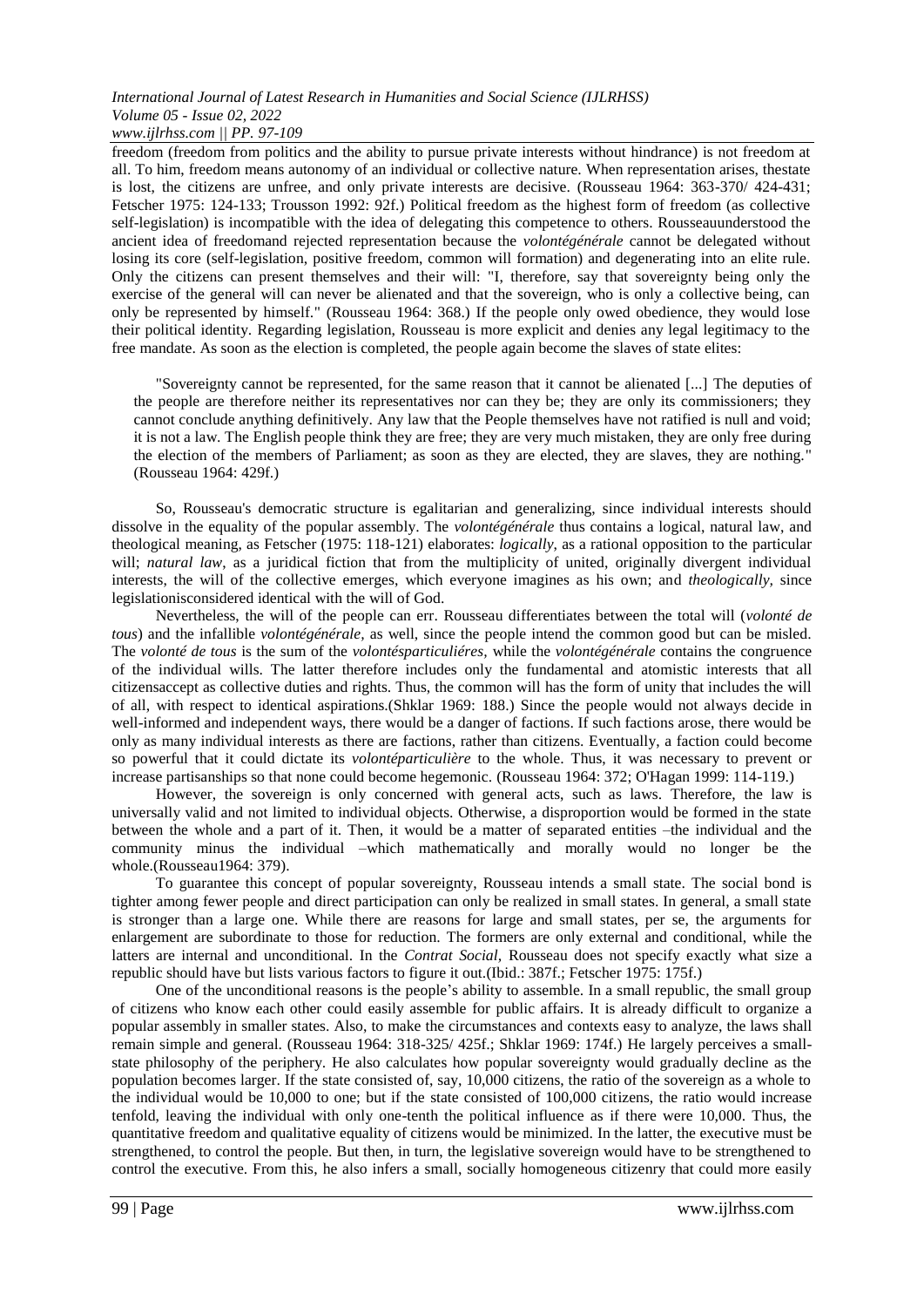determine the *volontégénérale.* (Rousseau 1964: 397-399; Dahl 2000: 106-108) "Now the less the particular wills relate to the general will, that is to say, the morals to the laws, the more the force represses right increase." (Rousseau 1964: 397)

Rousseau emphasizes several times that there must be a great sense of community in society and similar interests with which people can identify to determine the *volontégénérale* because a blind mass, that does not know what it wants, cannot create a legislative system. A homogeneity of interests in the state was needed for the formation of the common will. Emotional identification possibilities for homogeneity of interests would be offered by a concrete, manageable place, and a small, self-sufficient community. In such a collective identity, egoistic interests should become unthinkable. In a small state, the private interest is more congruent with the common interest, whereas large states and complex sociopolitical interdependencies make the congruenceunlikely. The *volontégénérale* would be grasped in an isolated but rational act by the morally autonomous subject. So that the laws would also fit uniformly well on the whole country, a unity of the sovereign is necessary.<sup>2</sup> Although Rousseauintends homogeneous small states, he does not do it because of nationalistic motives, but because it is asocial condition of the *volontégénérale*. To generate a culturally and socio-economically homogeneous population, Rousseau conceives of several mechanisms, such as a civil religion, education in virtuous patriotism, stabilizing Roman republican institutions, and even property regulation. (Rousseau 1964: 380/ 437-470; Levy 2003: 13-10; Crignon2007: 493-496; Dent 2006: 139; Fetscher 1975: 184-224.) The reciprocal dependence on the will of the sovereign collective is therefore characterized by Pettit (2014: ch. 5f.) as a break with the classical republican mixed constitution. Instead, Rousseau would be a communitarian, since, to Rousseau, the collectivist common good and individual would not be contradictory.

So, the social and political conditions of the common will suggest the complete rejection of representation and the need for a small republic. By just reading the *Contrat Social* it is implausible to interpret Rousseau as a theorist of representation at all, as Fralin (1978a) does, nor as one who just criticizes the elitist or feudal elements of representation, as Rosenblatt (1997) does. According to Rousseau, representation per se is elitist and generates political slavery of the voters. Th *volontégénérale* needs direct participation, and it is in danger as soon as the need for representation (because of a growing size of the territory or the number of citizens) or an ideological diversity arise. No form of representation can generate the *volontégénérale* as a people's assembly does. However, later he will accept some tools of representation in a bigger state.

Furthermore,Rousseau justifies the necessity of a government with the fact that it must be the power to implement the will of the people in a managerial way and thus separates the executive and legislative branches, whereby only the legislative branch should lie with the sovereign. The government is the servant of the sovereign and acts as a medium between the people as subjects and the people as sovereign. This creates a hierarchy between the executive and legislative branches. He calls the executive *prince*. This is a moral person and a body as the sovereign. However, if the *prince* had his own *volontéparticuliére*, the relationship of the two powers would illegitimately loosen and the *prince* wouldcarry out his own will so that in the end there would be two sovereigns and the political body would dissolve. Thus, although the executive was not allowed to have its own will, fulfilling an imperative mandate, it had a special existence with specific powers, rights, titles, etc. (Rousseau 1964: 395-400; O'Hagan 1999: 141f.)

Rousseau distinguishes three forms of government: democracy, in which at least half of the people rule; aristocracy, in which less than half of the people rule; and monarchy, in which one individual governs. In addition, he says, there are also republican hybrids, which he prefers as particularly workable. He favors small governments. They depend on the types of will: There would be the individual will of the official, a corporate will, which would be general in relation to the executive, but particularly in relation to the state, and the common will. If the government was monarchic, the individual and corporate will would be identical, which would be most efficient. If, however, the executive and legislative power lay equally democratically with the people, corporate and common will would be mixed. This would be no more efficient than individual wills. The more the citizens were entrusted with administration, the more difficult state affairs would become. But since a particular will is predominant with the monarch, it is the art of the sovereign to generate a balance between the strength and the will of the government. The assembled people indeed know best how their laws should be implemented; but then sovereign and *prince* would beidentical. Likewise, a majority could never rule a minority. "If there were a people of Gods, they would govern themselves democratically. Such a perfect government is not convenient for men," Rousseau concludes (1964: 406). The people could not always remain assembled as the executive, and this system of government was unstable and suitable only for gods. (Ibid.: 400- 405; Dent 2006: 155f.; Shklar 1969: 210-212.) Fetscher (1975: 152-162) states, the government must be as a tightrope act so large and strong that it can command the subjects individually; on the other hand, again, the

**-**

<sup>&</sup>lt;sup>2</sup>Crocker (1968: 84) therefore calls Rousseau's social conception a closed monistic community of the people since the individual interest is negating in favor of homogeneity.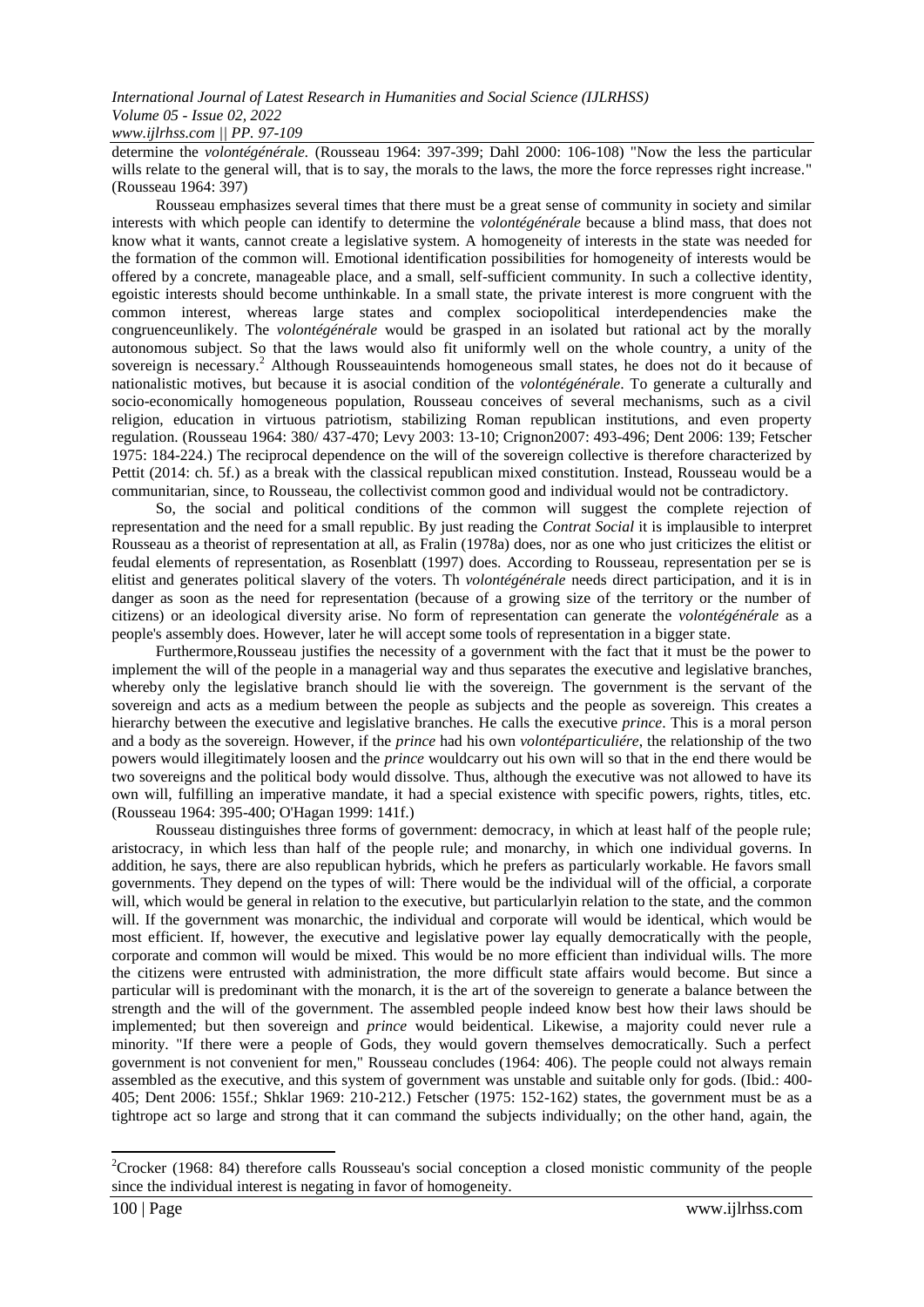government should be so weak and small that the sovereign can defeat it. With popular assemblies, one could prevent the evil of usurping *princes* as an immanent tendency of the executive, since the *prince* with an imperative mandate could always be deposed and offices could be reshaped legislatively.

Rousseau thinks that executive power is closely related to the concept of size. A heterogeneous large state is weak since most executive energy must be spent on maintaining cohesion. Poor states would have to be small to avoid the financial costs of a large administrative apparatus. There would be the danger that a large executive administrative apparatus would be repressive, too. Fetscher (ibid.: 176) justifies it: "The administration of a large state is so costly because it ascends from the villages and towns through a myriad of intermediate stages [...] to the very top, and all these administrative bodies must be paid for and borne by the people." Rousseau argues that a small state is advantageous, too, because,in it, the people would be more likely to develop patriotism and love for the *prince* if there are face-to-face relationships in the *pólis*. For "but the people have less affection for their leaders whom they never see, for the country, which is in their eyes like the world, and for their fellow citizens, most of whom are strangers to them." (Rousseau 1964: 387.) In an extended state, by contrast, talents and virtues would be unnoticed, and the *prince* would have to rely on sub-organs for information.

However, Rousseau partially relativizes this by seeing – following Charles-Louis de Montesquieu – the size of the executive branch as determined by the size of the state: The larger the state, the smaller and more efficient the government would have to act in direct proportion (with a growing bureaucratic apparatus). Consequently, democracy is suitable for a small state with face-to-face relationsbut remains unstable, and a monarchy is suitable for a large state. However, in a large state, there is the danger that the *prince,* concentrated in a monarch or a few aristocrats, gains power and distances itself from the will of the sovereign. (Durkheim 1960: 124f.) An executive democracy, however, would be difficult to realize because of the geographical, demographic, and socio-economic conditions – namely, a small state in which everyone knows each other, political and juridical equality prevails and there are hardly any luxuries. This consideration shows that Rousseau already classifies a democratic and republican small state in the modern era as not very realistic*.* The fulfillment of its conditions isunrealistic. (Rousseau 1964: 403-406)

## **2.2. Autonomy and autarky**

The size of the people and the state depend on climate and soil, too. Rousseau says the minimum limit of any state size must – again in Aristotelianterms<sup>3</sup> – guarantee the self-sufficiency of the community. Not only must climatic, geographical, and demographic factors be considered, but also the international situation, such as military dangers, as well. Finally, the population and the territorial size would have to be in balance. Then, the territory would be large enough to support the people, and the inhabitants would have to be few enough to feed themselves from the soil. "[I]t is the men who make the state, and it is the land that feeds the men."(Rousseau 1964: 389) Anything else would be a disproportion. It would haveconsequences for international politics: If, say, the population density was too high and the territory too small to be able to feed the inhabitants, there would be a scarcity, and resources from neighboring states would be needed to supplement subsistence. This would increase the danger of a war of aggression, to compensate for the shortage with a policy of expansion; if, however, the people were too small in relation to the size of the country, there would be a surplus of resources, and the territory would have to be guardedbecause the danger of external military attacks and defensive wars would arise. So, Rousseau pushes the utopian ideal of foreign policy isolationism. Peacefultransnational trade or even globalization of the *volontégénérale* are also considered harmful because the danger of interdependencies and wars increases. (Ibid.: 388-391; Dingeldey 2020: 125; Levine 1987: 44f.)

Ergo, the self-sufficient people would be the optimum: the people would constitute a state and the land would nourish them, "the one that can do without other people and that any other people can do without." (Rousseau 1964: 390) The exact size of the territory in the correct proportion of the population would depend on various climatic and geographical factors, such as the fertility of the soil, as well as biological factors, such as the fertility of women.<sup>4</sup>(Bertram 2004: 162f.)

**.** 

 $3$  Aristotle thinks a state with too few inhabitants is not self-sufficient. The nation must be at least large enough to live self-sufficiently and autonomously and to enable people to live at leisure. (Arist. Pol. 1252 b 16-1253 a 40/ 1326 b 2-7.)

<sup>&</sup>lt;sup>4</sup>It depends on the climate whether free governments would emerge, too, since warm states were primarily despotic and cold states barbaric, while good politics could be conducted in Mediterranean regions. (Cf. Rousseau 1964: 414-420; Masters 1968: 375-380.)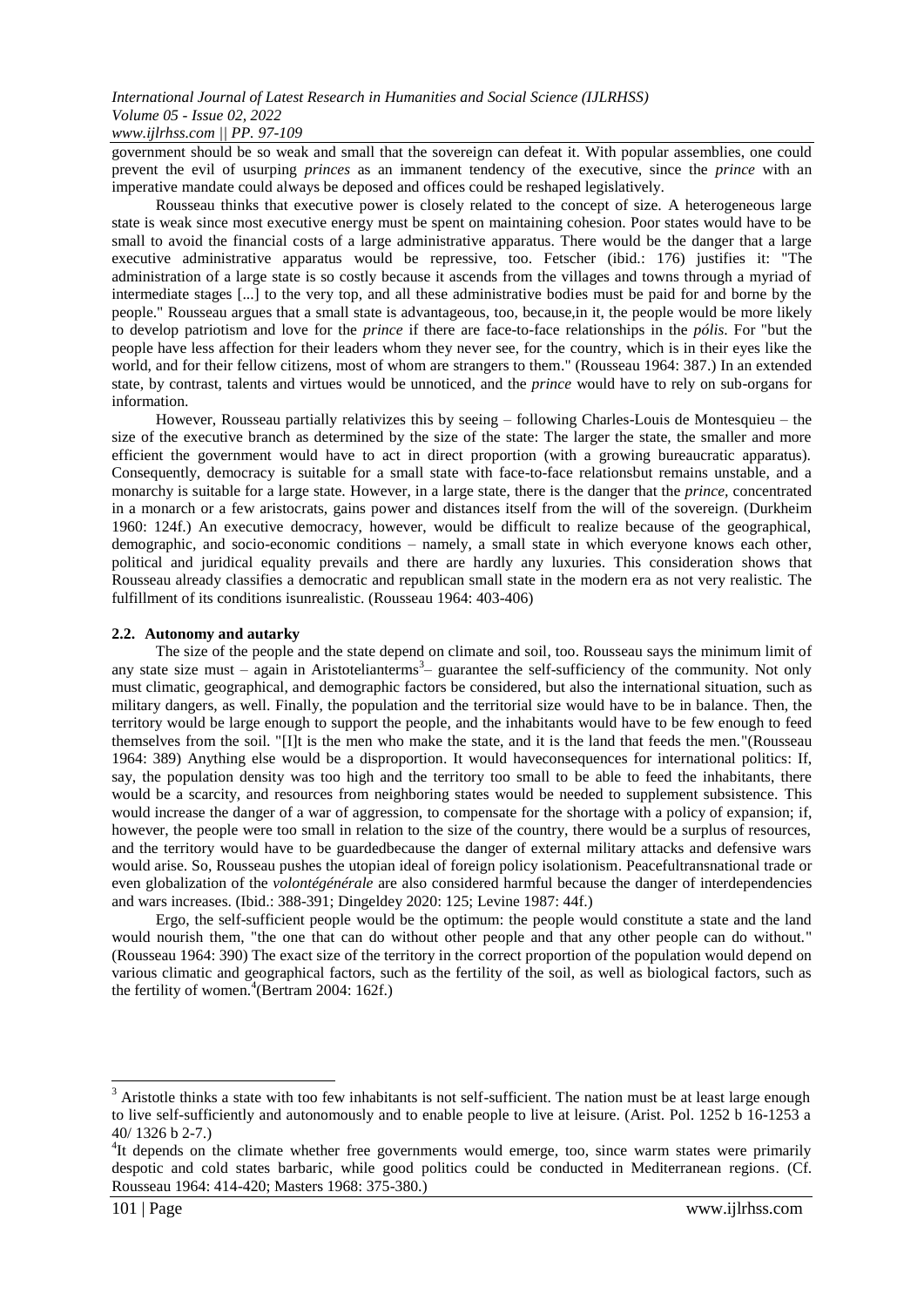## **3. The size of the republic in the drafts of the constitution**

"Not imperial Rome, but the Greek city-states form the historical example, not France or Switzerland, but Geneva forms the contemporary example of a community capable of republicanizing with a suitable size receptive to the reform of the legislature."That is how Kersting (2002: 187) judges Rousseau'stheory of size, whereby the scope of application of his political philosophy is limited to small, peripheral societies and territories. However, Rousseau wrote constitutional drafts for larger, real states (apart from his ideal theory), as well.

Rousseau's constitutional designs for Corsica and Polandwill be compared with the *Contrat Social*  regarding the question of why these states are conceived larger and what consequences this has for popular sovereignty and the *volontégénérale.* Concerning Corsica, the factors of popular sovereignty and representation as well as autarky and autonomy are addressed. Concerning Poland, the confederation of 33 small states, representation, and pedagogical patriotism are addressed. The comparative analysis always takes place in the respective sections.

## **3.1. The size of the Republic in the** *Projet de Constitution pour la Corse*

## **3.1.1. Popular sovereignty and representation**

Rousseau's *Projet de Constitution pour la Corse* (published in 1764) functions as a special case of the size conception because already in the *Contrat Social,* he considers Corsica to be suitable for the ideal legislation due to its geographical, and historical insularity – also due to its economic and moral self-sufficiency and autonomy. (Rousseau 1964: 391) Indeed, Corsica is not a classical *pólis;* it is larger than Rousseau's ideal republic, but as an island,it is isolated from Europe and smaller than its neighbor states. Political loyalty and a common good should not be generated by abstract principles, but via norms such as patriotism, based on solidarity, equality, and liberty. As a*législateur* for Corsica, he did not dictate laws to the people, but wanted to educate them to legislate, so that the citizenry could adopt simple laws of nature; so, the Corsican people could start anew. (Ibid.: 901f.)

Rousseau wants to differentiate Corsican society into three classes: Candidates (*aspirans*), patriots (*patriotes)*, and citizens (*citoyens*). However, the boundaries of the classes are permeable because an *aspirant*  could marry and acquire land, and thus rise to the *patriot.* Thelatter, on the other hand, had to have at least two children to become a *citoyen.* Those who were still unmarried at the age of 40 would not be eligible for citizenship for life. However, Rousseau also proposes that every child born on the island should become a *citoyen.* Only the *citoyens*, i.e., landowning family fathers, would have full political participation rights. (Ibid.: 919f./ 944; Siroky and Sigwart 2014: 403) Even here, there is an oligarchic-biological restriction of access.

The executive system was supposed to be a mixed constitution, a democratic form of government because this corresponded to Corsica's peasant way of life. Exceptionally, the *demos* would hold the legislative and executive power because while Rousseau still favored the republican government in the *Contrat Social*, the democratic one was better suited for the island, since Corsica could not afford an expensive government, and thus, the people should take over the administration, too. To get social solidarity and the required degree of homogeneity, he conceives a government that is far from his original contractualism. Citizens should vote on bills (initiated by the government) in provincial assemblies. The assemblies of the provinces would elect frequently rotating executive deputies, bound by instructions, with seats in each provincial center. To avoid capitals that lived at the expense of the country, state finances were to be met by *domaines*, complemented by services provided by citizens. The most important authority was the Court of Audit, which regulated prices and tax rates for grain and other elementary products in a protectionist manner. (Ibid.: 906-917; cf. Trousson 1992: 139)

Thus, Rousseau thinks, Corsica is still small, self-sufficient, and cohesive enough to guarantee the unity of the people, which is why he wants to limit federalism, separate regions, and make the state more complex. Despite the decentralized subdivision, he negates an oppressive administration. Instead, he conceives alternating centers of government, with a subdivision of Corsica into individual states. But since the island was too small for federalism and too large for decentralism, Rousseau pushes for an administrative center, rather than a capital. (Riley 1973: 11) Rousseau's *Projet* is still in many ways congruent with the ideals of the *Contrat Social*: the island with the so-called savagery of is people is small and natural enough to hold regular popular assemblies with a republican citizenry. (Hills 2017: 474-493) Thus, it can partially maintain its ideal of a democratic legislature. The imperative mandates of the executive are also preserved, as is the pursuit of sociocultural and socioeconomic homogeneity. However, Rousseau can transfer his theory, which is tailored to the small state, to the special case of medium-sized Corsica only under certain conditions: For example, access to full citizenship is limited. Rousseau had not made such criteria explicit in the *Contrat Social*, especially since the property is at issue and the petty-bourgeois socio-economic homogeneity of the people is conceived for the political equality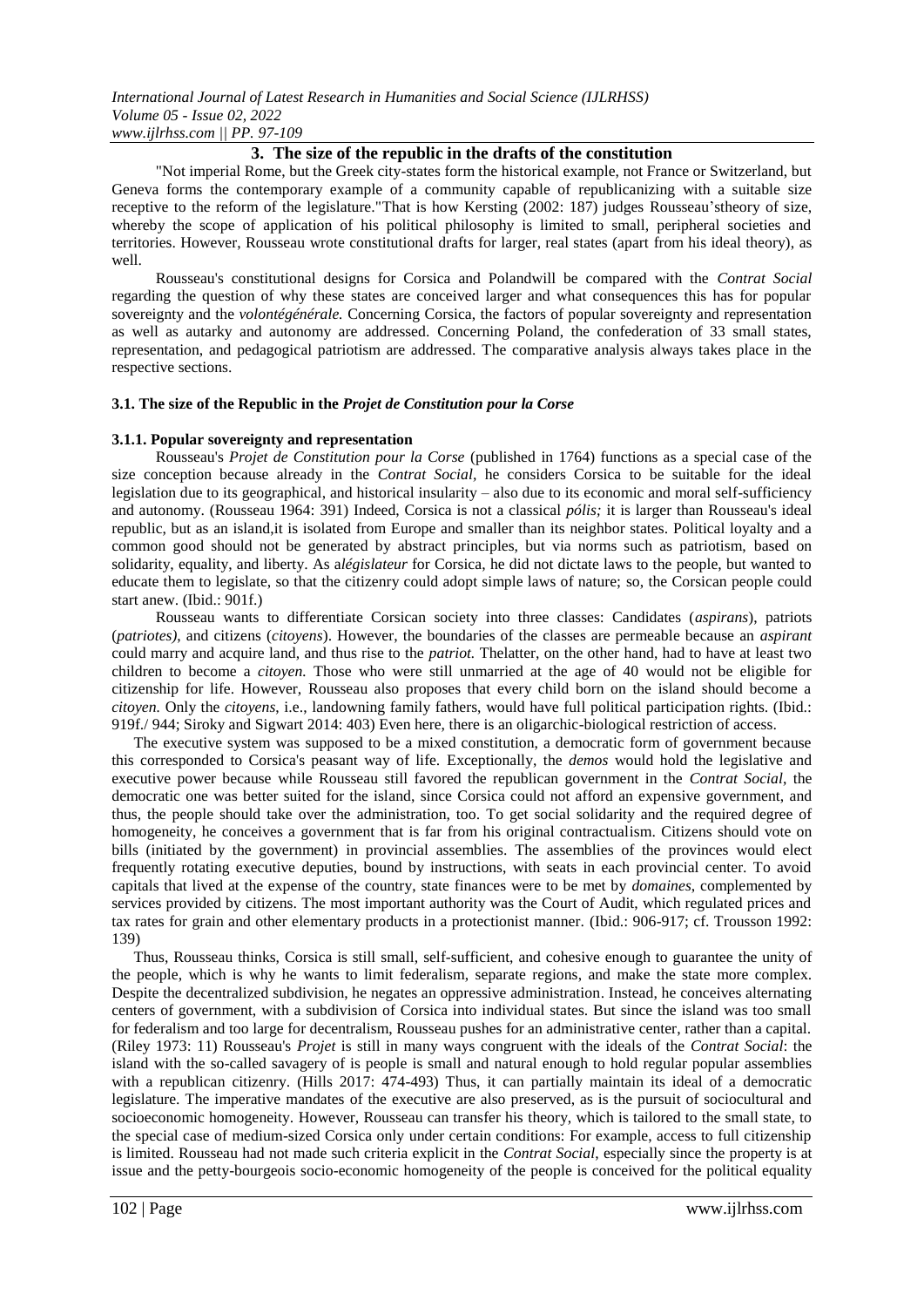of everyone and not just of an economic elite. These new restrictions of political participation would generate a social homogeneity of the citizens of Corsica. According to Rousseau, property qualificationsare necessary to realize the common will with simple laws, but it is the acceptance of structures that tend to be oligarchic, because of the exclusion of most of the inhabitants. So, he even prefers property qualifications instead of giving up social homogeneity and creating a political power of representatives. In addition, there is the problem of federal structures. Only this way, regional assemblies could still be held. Regarding the executive branch, he also refersto the classifications of the *Contrat Social*, but recommends a democratic-aristocratic government, with classic republican principles such as rotation and short terms of office. This suggests that Rousseau tends to interpret Corsica as a smaller state since democracy is suited to smaller territories. However, because of the numerous compromises in popular sovereignty, Rousseau can only partially retain the basic concept of his *volontégénérale* for Corsica. Because of the imperative mandate, however, scholars like Fralin (1978b) or Douglas (2013) state that Rousseau changed his thought and accepts representation – so, his theory would be pragmatic and would go an evolutionary step. Nonetheless, this article suggests that this is not an evolution in Rousseau's philosophy. In the *Projet*, he is just confronted with a medium-sized state – and because of this size (and the prognosis that the population will grow) adjustments become necessary; the realization of the common will become more unlikely. His theory and critique on representation is still the same, but the connection between a bigger size of the state and a representation (he already states in the *Contrat Social*) suggest the institutionalization of a weak form of representation Furthermore, the imperative mandate is not the *representation* of the people in a traditional way, but a *presentation* of the will of the local assemblies by the delegates.

## **3.1.2. Autonomy and self-sufficiency**

According to Rousseau, Corsica is capable of ideal legislation because, as an island, it is socially, economically, and morally isolated from other countries. Therefore, Rousseau deals with the principles of autarky and autonomy*.* Corsica should not engage in foreign trade, its inhabitants should hardly leave the island, and should neitherwant to nor need to be confronted with foreignsocieties. Rousseau wants to secure this by an agrarian economy, with large social equality of the citizens and limited needs of the people. To do so, Corsica, should not be rich. Then, it should not becomea victim of the expansionism of foreign states. To generate a balance between the size of the island and the population, as well as to prevent a foreign threat, the population had to grow, with the help of agriculture, because: "The island of Corsica, unable to enrich itself with money, must try to enrich itself with men." (Rousseau 1964: 904) Everyone should be able to live, but no one should get rich. The state should be autonomous and self-sufficient, but individuals should be tied to the executive through nationalized manufactures. (Ibid.: 902-929; Trousson 1992: 138f.) Herein, Fetscher (1975: 243) sees a deviation from Rousseau's concept of autonomy*:* "The absolutely self-sufficient peasant could - theoretically - exist in an anarchic order, therefore, Rousseau here becomes unfaithful to his economic ideal and explicitly desires an albeit limited promotion of needs [through luxury, trade, and industry], the existence of which he would actually have to regret."Therefore, itremains questionable whether this can still be a republic people's sovereignty if the executive elite keeps citizens in economic dependency.

The agrarian state would corrupt, however, if oversaturation occurred. If, say, the island was eventually overpopulated, the surplus from handicrafts and industry would have to be used to meet the needs of the larger and more heterogeneous population from abroad. Manufactures and transnational trade would give rise to decadency that would corrupt the community. The powerful existence of a state would thus corruptthe increasing population, but to Rousseau, it seems inevitable in the long run. (Rousseau 1964: 922-929; Fetscher 1975: 239-244) So, he is aware of the problem of a growing population and a more diverse society that must be controlled by property qualification, etc. So, Rousseau implies a series of institutional arrangements, but he knows that the outcomes cannot be controlled completely by such an institutional design. Therefore, his model of Corsica is much more dynamic than his *Contrat Social*. (Schaeffer 2012: 427-441) However, Daly (2019: ch. 3; 2013: 173-203) has argued, that Rousseau'sconstitutionalism for Corsica and Poland shall guarantee austerity, cultivation of a social directive, and stabilization of the specific national traditions within republicanism. An important part of stabilization is the homogeneity of the citizens, but the guarantee of the citizens' power.

In his *Projet,* Rousseau presented a minimal program that points to the factors of autarky and autonomy in the *Contrat Social.* The congruence between the two books is the demand for a self-sufficient and autonomous republic. Likewise, Rousseau transferred thebalance between the size of the land and the population from the *Contrat Social* to the *Projet*. The population would have to grow first, but natural overgrowth could hardly be prevented. Rousseau also tries to maintain the ideal of the agricultural state, largely isolated, although, hesays, this cannot be maintained forever inCorsica, and social corruption and international trade would occur because of population growth. He thus transfers the norms of autonomy and autarky to Corsica but makes constitutional relativizations, too. This is not in line with Rousseau's contractarian and civilization-critical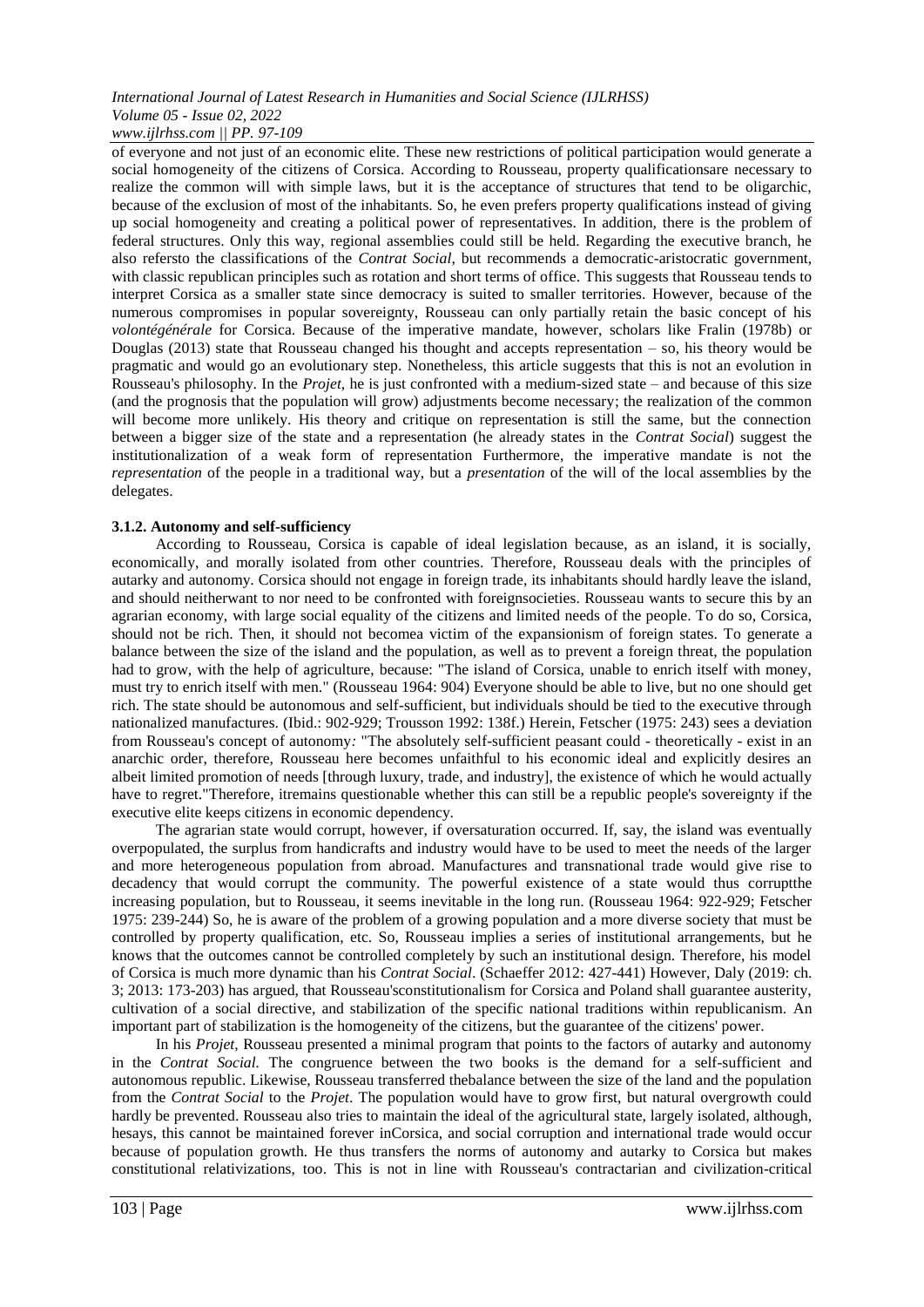principles, since thus both, external sovereignty (by transnational trade) and internal sovereignty (since citizens would depend on a paternalistic executive), would be undermined. There may be two reasons for this: *First,*  while the medium-sized island is small enough to live self-sufficiently as a whole over a limited period, it is too large for the peasants to act autonomously with each other (without administrative coordination), so that the executive takes over economic control; *second,* Rousseau refers on theclassical republican premise that any political system will eventually corrupt. To delay this and keep Corsica a republicas long as possible, he accepts the intermediate step of weakening the individual autonomy of the workers through the executive branch*.*

## **3.2.The Size of the State in the** *Considérations sur le Gouvernement de Pologne*

## **3.2.1. The Confederation of 33 Small States**

Corsica is the threshold between the *polis* and the extended state. While in the *Projet,* it seems still possible to maintain small statehood and popular sovereignty – with cutbacks and modifications –, in his *Considérations sur le Gouvernement de Pologne* (published in1772), he is confronted with the already existing monarchical territorial state of Poland and its large number of aristocrats and supporters of the estate's system. Derathé (1950: 11f.) concludes that Rousseau's Polish constitutional draft does not limit his political principles to small states. However, this thesis is opposed to the small-state philosophy of the *Contrat Social*. Can Rousseau apply these principles to Poland?

In the *Considérations,* too, Rousseau does not initially deviate from the ideal of the small state: he recommends that Poland transforms itself into a confederation of 33 small states. This, however, he considers hardly feasible. He continues to prefer the small state but does not reduce his theory to it. Instead, he tries to adapt this idea to geopolitical reality as far as possible. Thus, he seems to intend a world of peaceful small states, under the acceptance of a confederation, to preserve principles such as popular sovereignty, unity, and autonomy. Every large state, Rousseau writes in the *Considérations*–in accordance with the *Contrat Social*–, would be destroyed by its mass, while small states could prosper since only God could rule the world, and it would take superhuman abilities to govern a large state. However, this approach to create an adequate constitution for Polandis less plausible. (Rousseau 1964: 971) Rousseau (ibid.: 1010) justifies a confederation of 33 small states as follows:

"[B]ut if such a large State refuses to conduct itself according to the maxims of the small republics, it should not seek the advantages, nor should it want the effect by rejecting the means of obtaining it. If Poland were, according to my desire, a confederation of thirty-three States, it would unite the strength of the great Monarchies and the liberty of the small Republics; but for that, it would be necessary to renounce ostentation, and I am afraid that this article is the most difficult."

This conception of a confederation combined the advantages of both: large and small states. In terms of foreign politics, the confederation would be more stable and would not become a victim of other despotic states as easily as a small state would. So, Poland could remain autonomous. Domestically, popular legislation at the provincial level, like that of Corsica, would still be possible. The solution for Rousseau is a voluntary cession of territory and separation into states. However, this is a distant goal for him. Until then, he feels compelled to entrust delegates with legislative power. Federalism is acompromise for Poland, a modification to integrate the effects of the smaller state into a larger state. However, the authorities were to be based on the local units rather than the large state, so, the 33 states would be largely autonomous. (Parry 1995: 114; Riley 1973: 10)

## **3.2.2. Popular sovereignty and representation**

Rousseau's proposals regarding popular sovereignty in his *Considérations* fall short of the free, egalitarian, and democratic claims he still advocated in the *Projet* or the *Contrat Social.* This is the case because Poland is a territorial state with distinctive traditions and politically existing systems and interdependencies that could not easily be changed. Given the traditions and the existing size, he postulates moderate reforms rather than radical changes. His reforms aim at a cautious change of constitutive elements to achieve a spiritual renewal that strengthens old virtues, partially shakes off modern vices, and strengthens patriotism. (Rousseau 1964: 953-961/ 1023-1025)

With these supposed constraints, ifPolandshould not be divided into 33 confederate states, Rousseau accepts a representation of the popular will – which he demonizes in the *Contrat Social* as unfreedom and fatal to the republic. (Douglas 2013: 742f.) However, he does not call for representation in the sense of a modern representative republic as the *Federalist Papers* did, but as a specific application of constitutional law, thus continuing to try to refuse early modernity in Poland. Furthermore, he criticizes representation with a free mandate in the large state as a surrender of political power and (positive) freedom. Although a *deputation* in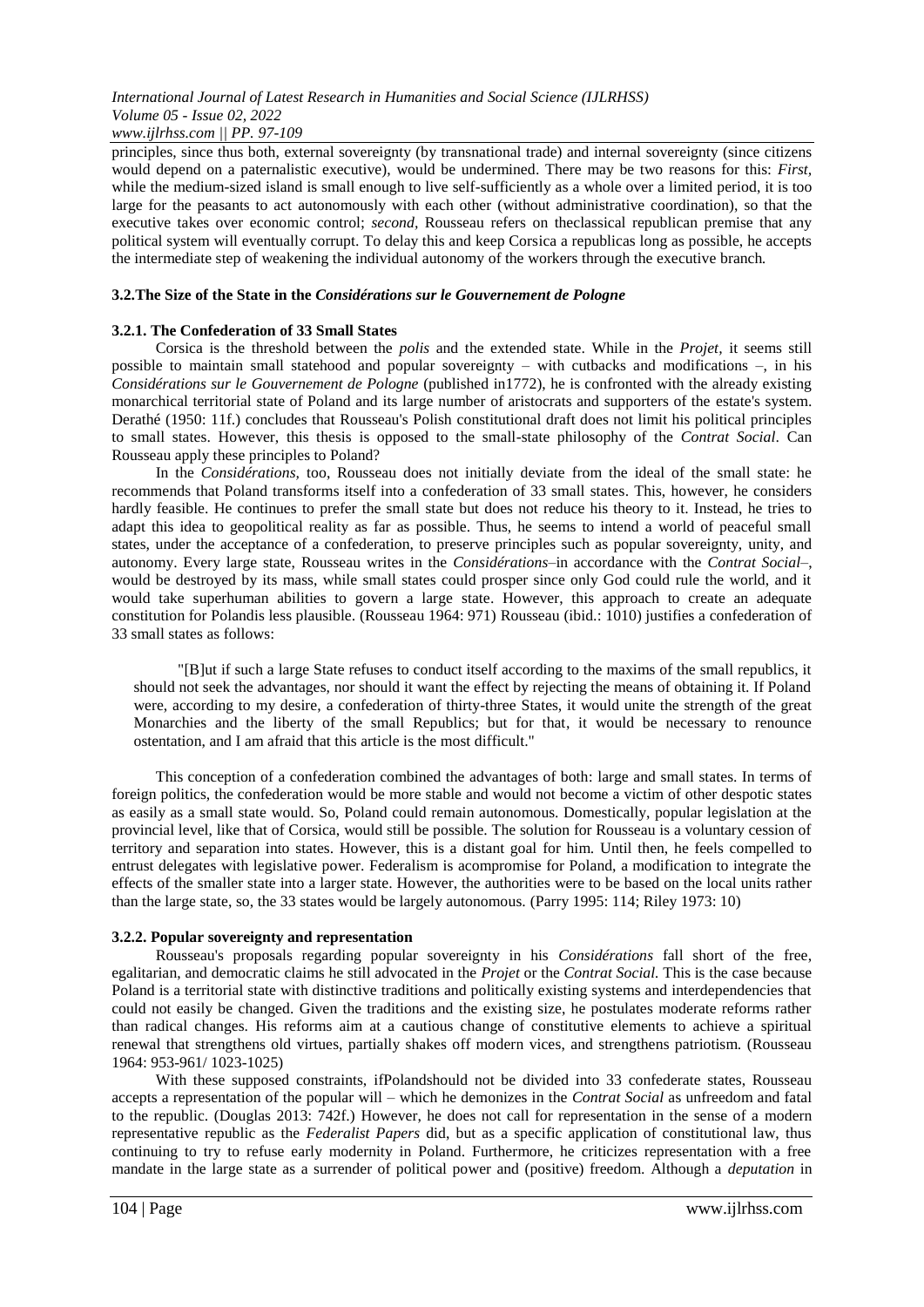Poland seems inevitable to him, he interprets it as a precarious substitute for the assembled people. In the *Considérations,* too, Rousseau thus sees a conflict between the corruptible will of representatives and the infallible *volontégénérale*. In the former, the (democratic) identity between rulers and ruled would be abolished. To minimize the danger of corruption in the Polish representative system, Rousseau proposes frequent elections, which would lead to more frequent changes in the composition of the parliament. That, he argues, would have a preventive effect against the multiple re-elections of delegates, thus distancing his model of parliamentarism from the English form. (Rousseau 1964: 978f.) Moreover, he prefers imperative mandates for elected deputies. They would have to act according to instructions, conform to the written direct democratic will of the people, and be subject to meticulous regulation.Thus, the transparency requirement from the *Contrat Social* remains intact since the deputy may only act following the will of the people. Equivalent to the imperative mandates of the executive in the *Contrat Social,* Rousseau conceives a legislative representative system in which the will of the people takes precedence over the will of the delegates, thereby partially preserving popular sovereignty. The representatives should not represent the interests of the estates but act in the general interest. While the people were supposed to make unlimited legislative decisions in the *Contrat Social*, the deputy is subject to tight control mechanisms. Rousseau also wants to reform the monarchy. The king should only have executive functions. In the *Contrat Social,* too, a monarchy is the appropriate form of government for a relatively large state. Furthermore, the king should not be legitimized dynastically, but electorally. (Ibid.: 978-980/ 989-994; Saydak 1996: 262-264; Wokler 2001: 435f.)

Derathé(1950: 279) interprets the concept of representation as to the victory of political realism over the self-legislating logic and principles of the *Contrat Social.* It would bring Rousseau closer to the previously rejected modern parliamentarism – albeit with stricter restrictions on the powers of the delegates in animperative mandateand short terms of office. However, Rousseau fails in projecting his ideal of legislative popular sovereignty onto the large state of Poland. This result is congruent with his geographical and demographic principles in the *Contrat Social,* where Rousseau thinks the ability to assemble at the state level is impossible in a large state. Therefore, he can only resort to a representative system for Poland. By doing so, the unrepresentable *volontégénérale* necessarily get weakened. Rousseau shows an attempt to transfer parts of his concept of popular sovereignty, tailored to a classical democratic small state, as far as possible to the territorial state, although he can hardly maintain this. He is aware of the latter; he also criticizes representative systems in the *Considérationes*and prefers a confederation. Thus, Rousseau tries to minimize the dangers and damages inherent in large states in a reformatory way and wants to stop or delay the triumph of modern parliamentarism (with free mandates, immunity of deputies, etc.) in Poland.

# **3.2.3. Patriotism and education**

The territorial size of Poland as well as the heterogeneity and the numberof people make the formation of the *volontégénérale* extremely difficult. However, as in the *Contrat Social,* Rousseau recommends in the *Considérations* a strong patriotism, through public education. So, Rousseau seeks to educate a heterogeneous people uniformly, in terms of a virtuous national ethos. This is consistent with the principle of isolationist selfsufficiency and autonomy of the people. For Poland, as in the *Projet,* he suggests agrarian, pre-modern conditions, reduction of needs, renunciation of luxuries, little or no foreign trade, a minor role of gold, the raising of land militias, the generation of equality, and the appeal to patriotism in which the program culminates. The motive that only a national Poland with patriotic citizens (capable of military service) could defend itself against the Russian Empire and preserve external sovereigntyplays an enormous role for him, too. (Rousseau 1964: 960-962; Dingeldey 2020: 125f.)

The core statements of Rousseau's patriotism for Poland can be cataloged: *First,* in accordance with his ancient models, he advocates the mental connection of citizens and fatherland, supported by traditions, religious ceremonies, theatrical festivals, and sports exercises. *Second,* he said,national pedagogical institutions were needed for the formation of the unifying national character. *Third,* only patriotic, virtuous citizens would be able to make the state prosper. *Fourth,* patriotism functions as a support for renouncing luxury, since citizens would then strive for higher goals, such as the common good. *Fifth,* patriotism is a condition for social equality. *Sixth,*  education must begin in early childhood for the creation of a stable republican loyalty to the law and a love of liberty. So, Rousseau contradicts contemporary cosmopolitanism. Specific mores would have to be formed in individual countries, not leveling the cultural differences of the continent. A close social bond, a national character would be necessary, and individual egoism should be combated. Thus, the peopleneed to have a high opinion of their country and themselves. (Dent 2006: 175-177; Rosenblatt 2008: 60-63; Smith 2003: 418-422) In Poland, too, education should give men a national strength and guide views and preferences. Then, patriotic inclinations and passions would emerge. Already in early public education, the principle of political and juridical equality had to be internalized by the future citizen, for example, by teaching the pupils all the laws, customs, and geographical features of Poland, also because state legislation was considered legitimate only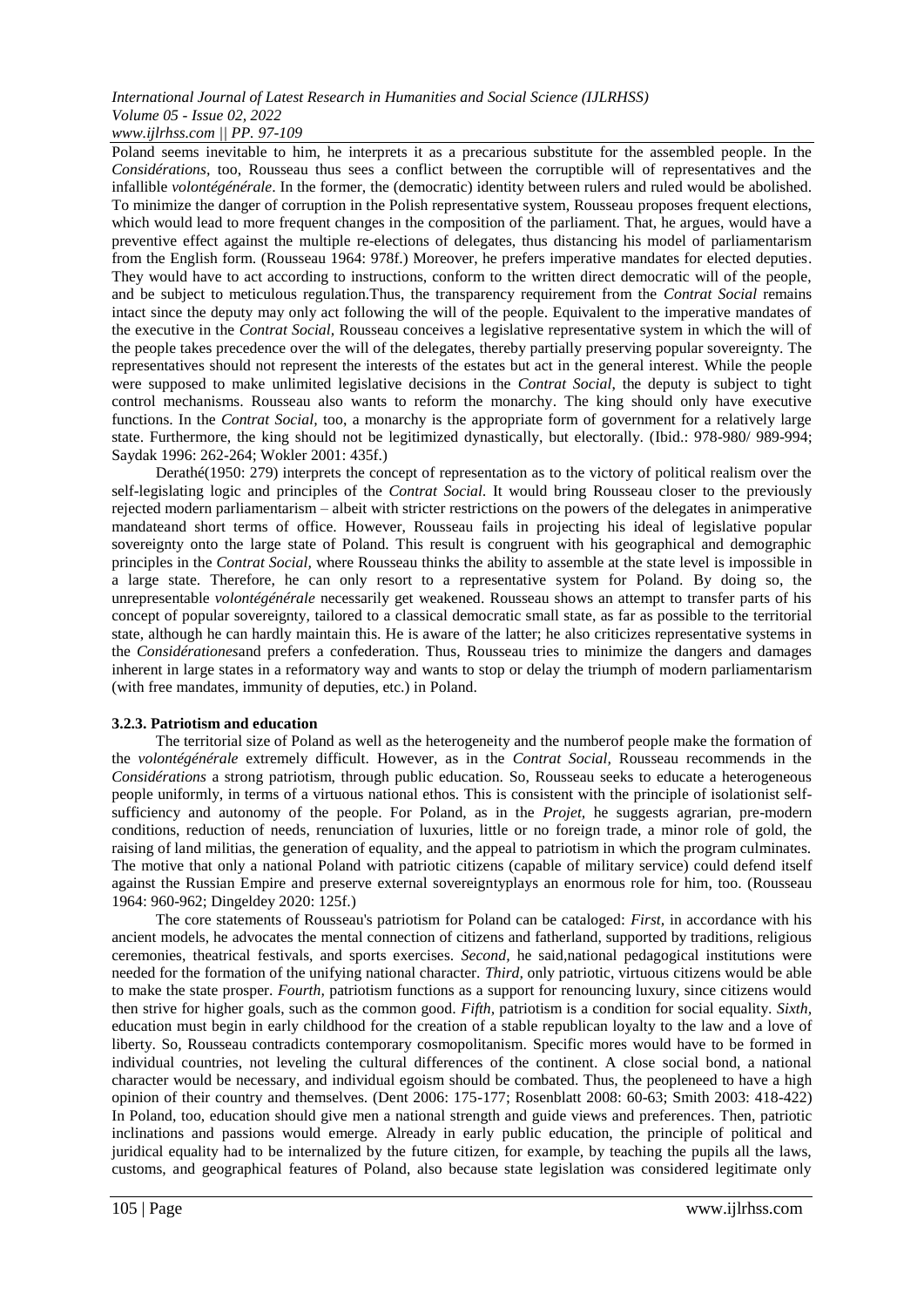where the people perceived it, by the love of the fatherland, not as a coercive character, which required an affirmative attitude of the people to the state. (Rousseau 1964: 960-969)

Pufelska (2013: 248f.) criticizes Rousseau's patriotism in the *Considérations* as undemocratic and collectivist since the individual must be ruthlessly absorbed into the community of thought and should only identify himself/ herself with the interest of the state. Regarding Poland, patriotism is a necessary element for Rousseau to create social equality and mental homogeneity.<sup>5</sup> By doing so, the social bond of the larger state would not weaken. In this respect, he remains in accordance with the *Contrat Social*, in which he also wants to secure patriotism with civic religion. Here, no contradictions to the *Contrat Social* or the *Projet* can be seen, but a concretization and expansion of his patriotic ideas in national public education. However, that a propagandistic manipulative pedagogy is problematic, and that it undermines the critical reflection of an individual, which also impedes the *volontégénérale*, is a very justified criticism. Here, the postulated social bond runs the risk of becoming a repressive chain for the individual and thus destroying the balance between individual and collective (which could still be stated for the *Contrat Social*).

## **4. Conclusion**

In the *Contrat Social,* Rousseau develops a concept for small-state republics in which the legislature has a radically democratic and emancipatory legitimacy, with regular assemblies. So, this theory fulfills the democratic promise of political equality and participation. However, Rousseau thinks, that is only completely possible in a self-sufficient and autonomous *pólis*, in which citizens could know each other and can assemble quickly, and in which they were also socially homogeneous. The *volontégénérale* could only emerge if the fundamental interests of the individuals were identical with each other. The degree of participation of the citizen is also higher in a smaller population. However, Rousseau also confronted larger states, Poland, and Corsica, for which he developed constitutional designs, which diverges with his theory of small republics. Corsica is the threshold between a small and a large state. As an isolated island with a young republican constitution, it is easier there, according to *Projet,* to isolate the state to reach autarky, autonomy, and unity. He also introduces the idea of federalism to maintain the direct democratic sovereignty of a popular assembly at the local level, with a central aristocratic-democratic executive. Via federalism, it seems possible to transfer many of the conditions of his democratic small-state republic to medium-sized Corsica. However, now, he demands narrower access to citizenship and participation – according to the categories of birth, marriage, and property, whichunderminespolitical equality. Here, Rousseau's thought shows that as the size of the state increases, the degree of positive liberty, political and social equality, and participation decreases proportionally. Furthermore, Poland is an existing territorial state. In the *Considérations,* Rousseau proposes moderate reforms, with imperative mandates for representatives and an elective monarchical executive. He even makes a conservative and realist turn by abandoning his verdict of a non-representable and indivisible *volontégénérale* from the *Contrat Social* to a system of representation, even if the delegates are highly accountable, bound by instructions, and have shorter terms of office. This is because, in Poland, it is not possible to assemble the entire citizenry. He is aware of this fact but maintains his critique of parliamentarism by limiting powers and alternatively conceiving of a confederation of 33 small states for Poland in which direct democratic popular assemblies of a small, homogeneous citizenry could still take place. However, Rousseau characterizes the latter as desirable but unrealistic. By doing so, he wants to mentally guarantee the unity of Poland with a patriotic education to generate a unified will of the population. So, Rousseau's use of federalism or con-federalismshould base on his ideal of the isolated, unitary state. (Riley 1973: 11) Thus, his treatment of medium-sized and large states is not a big contradiction to the theory of the *Contrat Social* – but the general will becomes unlikely.

It is still conceivable for Poland and Corsica to generate social homogeneity, mental unity, selfsufficiency, and autonomy despite the size of the state, using aids such as climatic and geographical location, agricultural structures, federalism, and a patriotic pedagogy. However, popular sovereignty, per limited access to the status of *citoyen*or legislative representation with imperative mandates, gradually decreases with increasing population size and state territory. In contrast, Rousseau adopts the goals of autarky, autonomy, and patriotism for Corsica and Poland as well, adapting them to the two states without making severe restrictions or concessions to reality in terms of content. They are simply tailored to the size, culture, and economy of the countries.

Thus, while there is no contradiction within Rousseau's thinking, there is a tension in conceptualization– the path from the popular-sovereign small state to the parliamentary and monarchical extended state of Poland. That is why Dent (2006: 177) believes that Rousseau recognized that the realization of his ideal small state required preparation and the appropriate context. Therefore, Rousseau doesnot deviate from his ideals at all, but

**-**

 $<sup>5</sup>$  Besides Poland, see for a very similar but more general, and sometimes paradoxical critique: Talmon (1970:</sup> ch. 1) or Arendt (2006: ch. 2).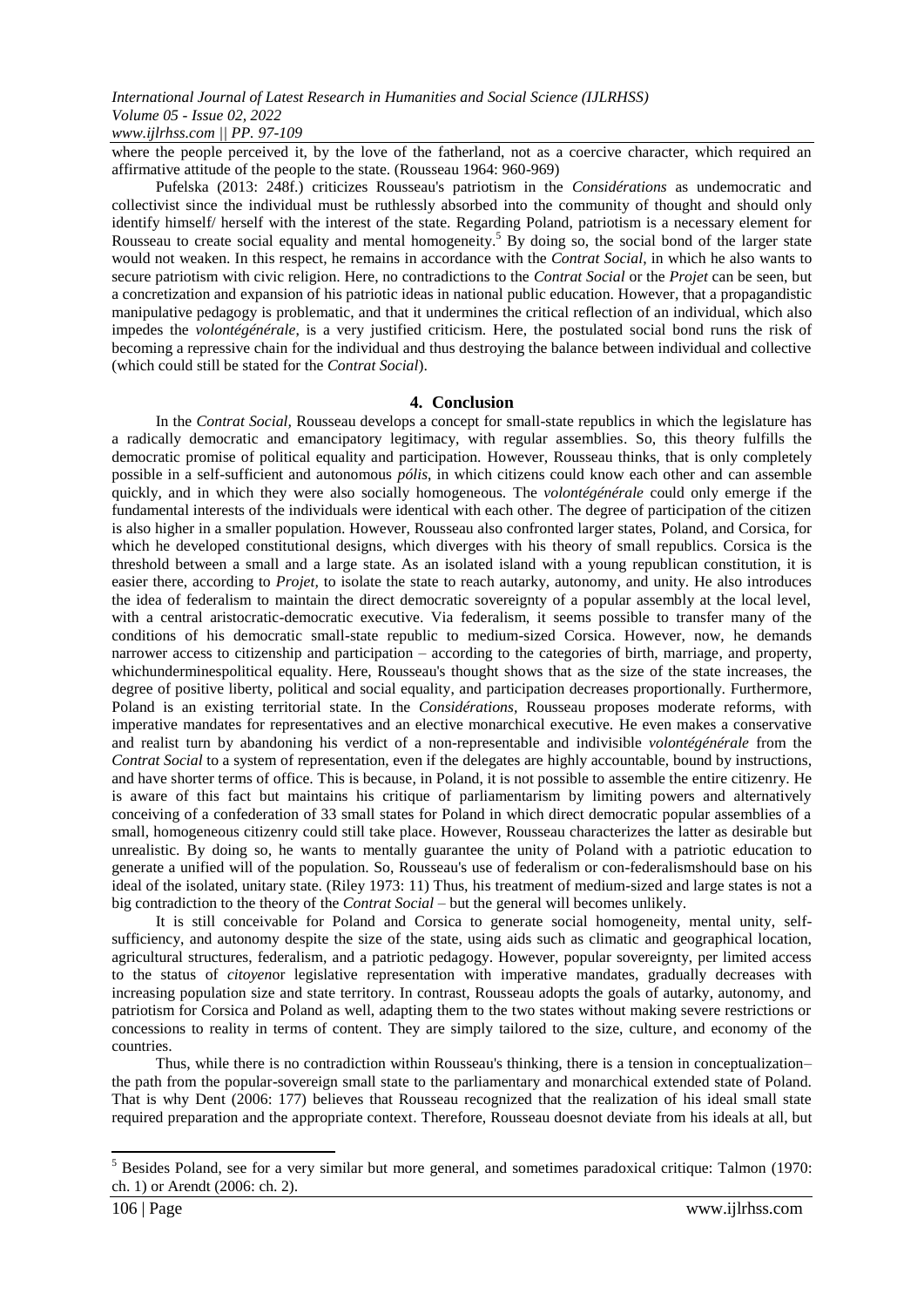he does make concessions in terms of realpolitik. According to Rousseau, the contexts for a small state are not given in the cases of Poland and Corsica, for instance, due to the existing size of both states and the foreign policy threats. Also, in the *Contrat Social,* Rousseau classifies his republican and participatory goals as difficult to realize and dependent on the factors of foreign policy, climate, geography, culture, economy, and population. If these factors are disadvantageousfor a small, homogeneous republic, the only option is to reactivate and preserve as many pre-modern and republican elements as possible. However, one center of Rousseau's political theory is his criticism of early modern civilizational progress, which generates inequality, and he sees it, according to Fetscher(1975: esp. 15-18/ 178f./ 255-257), as a task to slow down modernizing progress. Therefore, in the *Contrat Social,* he also directs the emancipative and nostalgic gaze back, to Sparta or republican Rome. By doing so, he reciprocates ancient republican or classical democratic norms. In his*Discours sur l'Origine et les Fondemens de l'Inegalitéparmie les Hommes,* Rousseau says that it is impossible to go back in human development and enter once again the state of nature. One can only limit or decelerate the growing social inequality (cf. Rousseau 1964: 111-239). So, he is not the theoretical founder of modern large-scale capitalist states orglobal or supranational democracy. He establishes a petty-bourgeois, egalitarian, pre-modern order, which means that Rousseau's concept cannot be applied to liberal, representative democracies. Because of the impossibility of regressing in human development, large states could hardly be reorganized into smaller units, which is why he also calls a Polish confederation unrealistic. Progress (and therefore decline and corruption) can only be stopped in the long run, Rousseau statesin a conservative but at the same time democratic and republican fashion, by maintaining states whose smallness and location still prevent a modern development, like the Swiss city-states or Corsica. In the case of Poland, he can therefore be primarily concerned with the units and maintenance of the state before it degenerates and corrupts due to population growth.

Ergo, Rousseau's political philosophy, regarding the size conception of a direct-democratic republic, is inherently stringent because he tries to avoid increasing the size of the state. His ideal theory is the *Contrat Social*, a concept that can only serve him as a utopian guideline to partially hand down elements of the smallstate popular sovereign ideals and the common will to slow down the corrupting modernity.

This shows that, when it comes to criticizing political representation, Rousseau remains a theoretical point of reference. This is true even when he feels compelled to propose representative structures for larger states since here, he calls for imperative mandates instead of allowing representation with a free mandate and distinctive elements. So, even his theory of representation remains more participatory than other modern forms of it.That is why Rousseau cannot be a theorist of representation, as Urbinati(2012) or Fralin (1978a)think. Rousseau is still against forms of representation, but he is realistic enough to admit that representation (at least with an imperative mandate) becomes inevitable because of the crucial aspect of the state's size. Therefore, representation must be as weak as possible and popular assemblies as strong as possible to conserve at least some elements of the *volontégénérale*. Rousseau still thinks that representation undermines or destroys the common will.

Nevertheless, his theory cannot easily be used as a radical democratic guide nowadays, since his model of popular sovereignty can be applied just in minimal ways to existing modern, pluralistic, large states in a globalized world. (Miller 1984: 158-160) This is because, first, imperative mandates also complicate or prevent the unrepresentable *volontégénérale*; second, in a nation-state*,* no common will could be determined, since the millions of people would be too heterogeneous. Nevertheless, given the extreme divergence between Rousseau's small-state direct-democratic republicanism and systems of representation in large states, the conclusion suggests that the degree of positive freedom, political-judicial, but also social equality and direct participation in representative states is not at all sufficient for these states, measured against Rousseau's understanding of the republic, to actually be able to be called democratic or republican, so that directdemocratic elements would have to function as a corrective.

# **References**

- [1] Arendt, H. (2006),*On Revolution,*Penguin, New York.
- [2] Aristotle (2013),*Politics*, transl. Lord C., Chicago University Press, Chicago.
- [3] Bertram, C.(2004),*Rousseau and The Social Contract*, Routledge, London/ New York.
- [4] Bloom, A.(1987),"Jean-Jacques Rousseau," in *History of Political Philosophy*, Strauss, L. and Cropsey, J.(eds.), Chicago University Press,Chicago, pp. 559-580.
- [5] Crignon, P.(2007),"La Critique de la Représentation Politique chez Rousseau,"*Le Études philosophique,*83(4), pp. 481-497.
- [6] Crocker, L.(1968),*Rousseau's Social Contract. An interpretive Essay*,Press of Case Western Reserve University, Cleveland.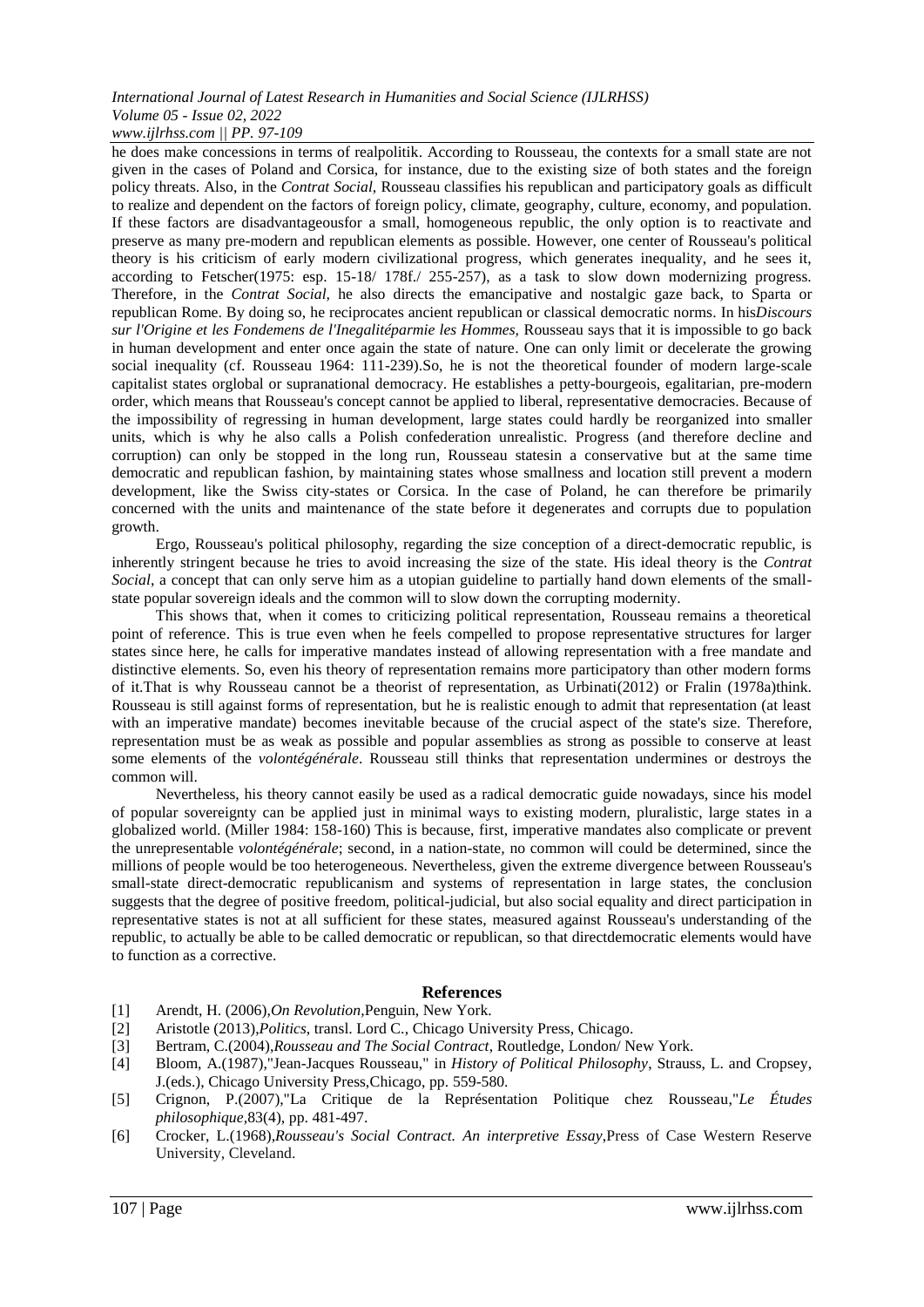*International Journal of Latest Research in Humanities and Social Science (IJLRHSS) Volume 05 - Issue 02, 2022*

*www.ijlrhss.com || PP. 97-109*

- [7] Daly, E.(2013),"Austerity and Stability in Rousseau's Constitutionalism,"*Jurisprudence*, 4(2), pp. 173- 203.
- [8] Daly, E.(2019),*Rousseau's Constitutionalism. Austerity and Republican Freedom*,Bloomsbury, London.
- [9] Dahl, R.A.(1989),*Democracy and its Critics*,Yale University Press, New Haven/ London.
- [10] Dahl, R.A. (2000),*On Democracy*,Yale University Press: New Haven/London.
- [11] De Djin, A.(2018),"Rousseau and Republicanism,"*Political Theory,* 46(1), pp. 59-80.
- [12] Dent, N.(2006),*Rousseau*,Routledge, London/ New York.
- [13] Derathé, R.(1950),*Rousseau et la science politiques de son temp,* Librarie Philosophique J. Vrin, Paris.
- [14] Dingeldey, P. (2020),"The Nation as a Tool to regulate Markets? Rousseau's and Fichte's social philosophy re-examined,"*International Journal of Latest Research in Humanities and Social Science*, 10(3), pp. 124-133.
- [15] Douglas, R. (2013),"Rousseau's Critique of Representative Sovereignty: Principled or Pragmatic?,"*American Journal of Political Science,* 57(3), pp. 735-747.
- [16] Durkheim, E.(1960),*Montesquieu and Rousseau. Forerunners of Sociology*, transl.Davy, G., University of Michigan Press, Ann Harbor.
- [17] Fetscher, I.(1975),*Rousseaus politische Philosophie. Zur Geschichte des demokratischen Freiheitsbegriffs,* Suhrkamp, Frankfurt.
- [18] Fralin, R.(1978a),*Rousseau and Representation. A Study of the Development of His Concept of Political Institutions*, Columbia University Press, New York.
- [19] Fralin, R. (1978b),"The Evolution of Rousseau´s View of Representative Government,"*Political Theory,* 6(4), pp. 517-536.
- [20] Hills, M.J. (2017),"Enlightened ˈsavagesˈ: Rousseau's social contract and the ˈbrave peopleˈ of Corsica,"*History of Political Thought*, 38(3), pp. 462-493.
- [21] Jörke, D. (2019),*Die Größe der Demokratie. Über die räumliche Dimension von Herrschaft und Partizipation*,Suhrkamp, Berlin.
- [22] Kersting, W.(2002),*Jean-Jacques Rousseaus "Gesellschaftsvertrag",* Wissenschaftliche Buchgesellschaft, Darmstadt.
- [23] Levine, A. (1987),*The End of the State*.Verso, London.
- [24] Levy, J.T. (2003),"Beyond Publius. Montesquieu, liberal republicanism, and the small-republicthesis,"*Social Science Research Network*. Available: [http://ssrn.com/abstract=739447 \[](http://ssrn.com/abstract=739447)Accessed: Aug. 2,2021].
- [25] Masters, R.D. (1968),*The political Philosophy of Rousseau*, Princeton University Press, Princeton.
- [26] O'Hagan, T.(1999),*Rousseau*. Routledge, London/ New York.
- [27] Parry, G.(1995),"Thinking one´s own thoughts: autonomy and the citizen,"in *Rousseau and liberty*, Wokler, R. (ed.), Manchester University Press, Manchester/ New York, pp. 99-120.
- [28] Pettit, P. (2014)*Just Freedom. A Moral Compass for a Complex World*,Norton & Company; New York.
- [29] Pufelska, A. (2013),"Polen (Pologne),"in *Rousseau und die Moderne. Eine kleine Enzyklopädie,*  D'Aprile, I.-W. and Stockhorst, S. (eds.),Wallstein, Göttingen, pp. 241-249.
- [30] Riley, P. (1973),"Rousseau As A Theorist Of National And International Federalism,"*Publius,*3(1), pp. 5- 17.
- [31] Rosenblatt, H. (1997),*Rousseau and Geneva. From the First Discourse to the Social Contract, 1749- 1762*, Cambridge University Press, Cambridge.
- [32] Rosenblatt, H. (2008),"Rousseau, the Anticosmopolitan,"*Daedalus,* 137(3), pp. 59-67.
- [33] Rousseau, J.-J. (1964),*Œuvre Complètes, Vol. 3: Du Contrat Social/ Écrits Politiques*, Bernard Gagnebin and Marcel Raymond (eds.),Edition Gallimard, Paris.
- [34] Saydak, A. (1996),"Rousseau's Imprint on nineteenth-century Poland: The Impact of Jean-Jacques Rousseau's Philosophy on Józef Szaniawski, Jachim Lelewei, and Cyprian Norwid, "*The Polish Review,* 41(3), pp. 259-272.
- [35] Schaeffer, D.(2012),"Attending to Time and Place in Rousseau's Legislative Art,"*The Review of Politics*, 72(4),pp. 421-441.
- [36] Shklar, J.N. (1969),*Men and Citizens. A Study of Rousseau's Social Theory*, Cambridge University Press, Cambridge/ London/ New York.
- [37] Siroky, D. S,Sigwart, H.-J.(2014),"Principle and Prudence: Rousseau on Private Property and Inequality,"*Polity,* 46(3), pp. 381-406.
- [38] Smith, J.A. (2003),"Nationalism, Virtue, and the Spirit of Liberty in Rousseau's ʻGovernment of Poland',"*The Review of Politics,* 3(65), pp. 409-437.
- [39] Talmon, J.L. (1970),*Origins of Totalitarian Democracy*, Norton & Company, New York..